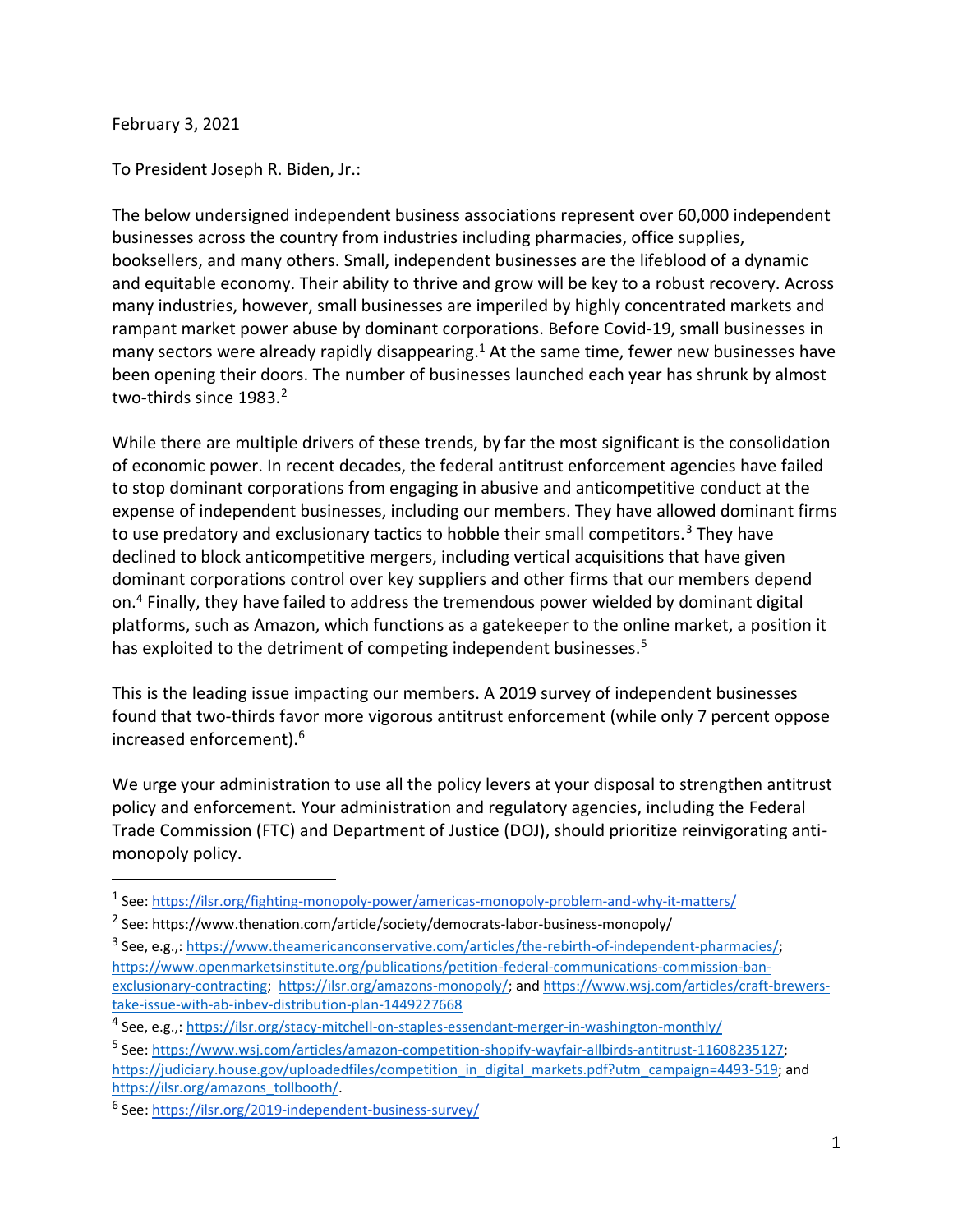Personnel appointments are pivotal. We urge your administration to appoint personnel who are willing to address the concentrated market structures and abuses that are impeding independent businesses and threatening their survival. We are hopeful you will choose FTC commissioners and leaders at the Justice Department who are committed to using the full range of these agencies' expansive powers. This is especially crucial in regard to the FTC, which was created by Congress to police "unfair methods of competition," including through rulemaking, and yet has declined to use these tools to ensure a fair playing field and vigorous competition.<sup>7</sup>

We believe that it is imperative that you avoid appointing individuals who have served as lawyers, lobbyists, or consultants for Amazon, Apple, Facebook, and Google to key antitrust enforcement positions. Instead, we encourage you to appoint experienced litigators or public servants who recognized the dangers of, rather than helped to exacerbate, these corporations' market power.

As you know, the House Subcommittee on Antitrust, Commercial and Administrative Law recently completed a comprehensive investigation into the monopoly power of Apple, Amazon, Facebook, and Google.<sup>8</sup> Its findings and its legislative and regulatory recommendations to rein in the power of these corporations have garnered bipartisan support. The investigation concluded that the antitrust authorities have repeatedly fallen down on the job—stating that "together with the DOJ, the FTC has chosen to stop enforcing certain antitrust laws entirely." The report makes a range of recommendations to revive antitrust enforcement, which we believe will help enable independent businesses to compete in the marketplace.

Reviving antitrust enforcement requires personnel appointments who are committed to restoring competition, ensuring small businesses have a fair shot, and willing to use the full extent of their legal authority granted by Congress. Furthermore, appointing personnel willing to address the structural obstacles small businesses face is critical to achieving the objectives you laid out for economic recovery in the Build Back Better agenda and, ultimately, to stabilizing and strengthening the U.S. economy.

Sincerely,

Alliance for Pharmacy Compounding American Booksellers Association American Independent Business Alliance American Specialty Toy Retailing Association Austin Independent Business Alliance Cambridge Local First

<sup>&</sup>lt;sup>7</sup> See: [https://judiciary.house.gov/uploadedfiles/competition\\_in\\_digital\\_markets.pdf](https://judiciary.house.gov/uploadedfiles/competition_in_digital_markets.pdf)

<sup>&</sup>lt;sup>8</sup> See: [https://judiciary.house.gov/uploadedfiles/competition\\_in\\_digital\\_markets.pdf](https://judiciary.house.gov/uploadedfiles/competition_in_digital_markets.pdf)